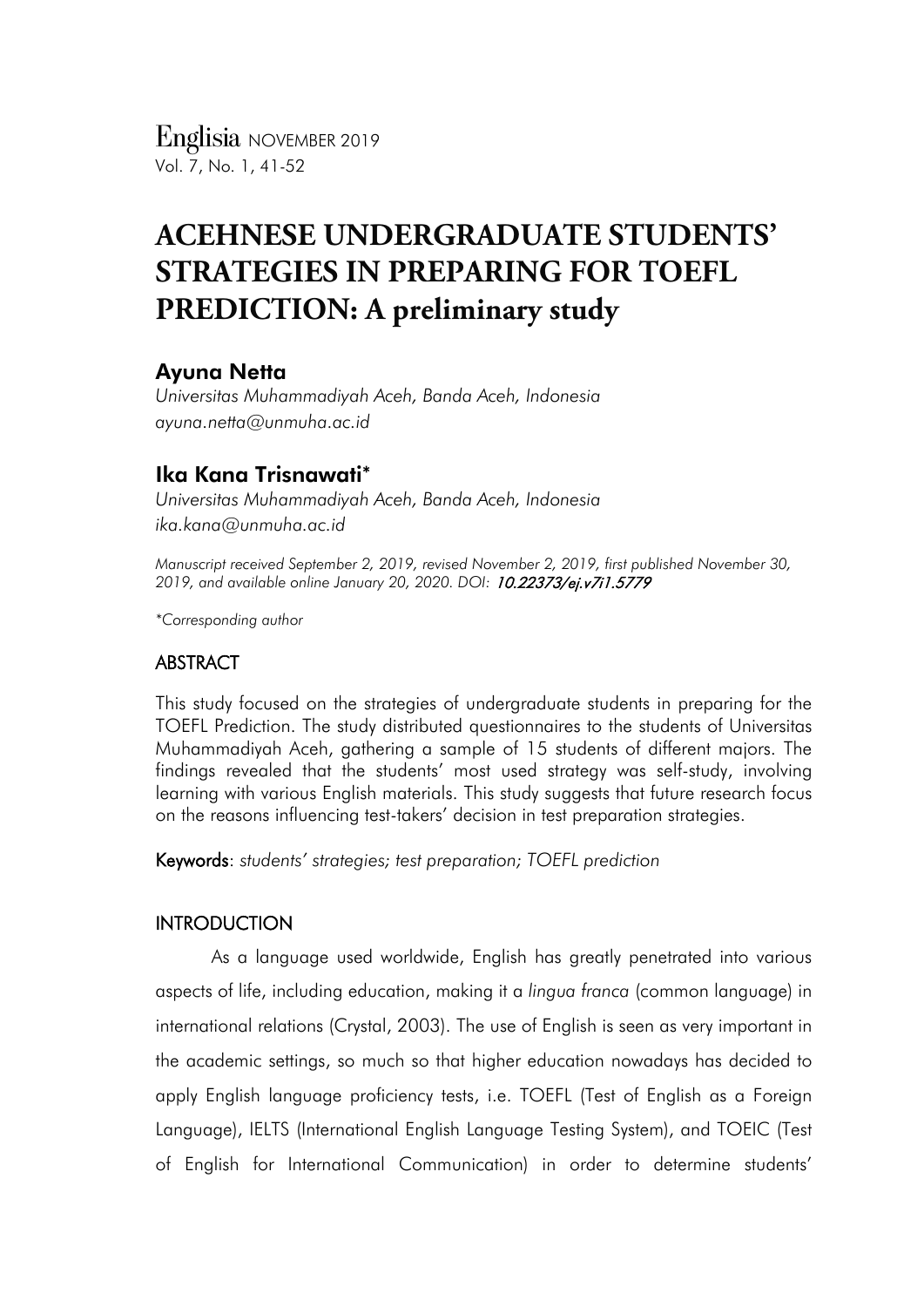eligibility, especially for entry and exit requirements (Ng, 2007). In the case of TOEFL, this particular test has been widely employed to measure the English language proficiency of foreign students intending to study in any English speaking countries, such as Canada and the US (Hughes, 1989; Roberts, 2000; Vu & Vu, 2013). The TOEFL test scores have a significant role in deciding whether a non-English speaker prospective student can be admitted into the universities in those countries (Vu & Vu, 2013; Phakiti, 2016). This is also the case in Indonesia where many universities require their students to sit for the TOEFL test in order to evaluate their English competence and also to evaluate their admission or graduation (Hambali, 2008; Ermawan, Arifin, & Salam, 2014; Mahmud, 2014; Munadia, 2016; Samad, Jannah, & Fitriani, 2017).

The TOEFL that the universities in Indonesia administer, however, is called TOEFL Prediction, or TOEFL-Equivalent which has a similar format to the TOEFL ITP (Institutional Testing Program) (Mahmud, 2014). The TOEFL ITP gains its popularity and is preferred by Indonesian universities and institutions because of several reasons: the accessibility of learning materials, the availability of designated test centers, and the affordable price (Hambali, 2008). Still, the universities have then tried to administer the TOEFL Prediction for a much lower price for their students since the test result will only be used for internal purposes (Mahmud, 2014). Despite being used locally, TOEFL Prediction has a high-stake purpose as in the official TOEFL, which is to determine the students' future (Suryaningsih, 2014) such as their eligibility for undergraduate thesis examination; thus, the students try hard to pass the required minimum test scores.

Studies have shown that TOEFL, albeit only the Prediction version, is a challenging task for many Indonesian students in which a substantial number of students still fail to reach the standard scores, turning them into repeated test-takers (Hambali, 2008; Ermawan, Arifin, & Salam, 2014; Mahmud, 2014; Samad & Fitriani, 2016). Therefore, the growing use of TOEFL Prediction for graduation requirements in most Indonesian universities has become of great concern to students and also lecturers because the majority of the students are still struggling to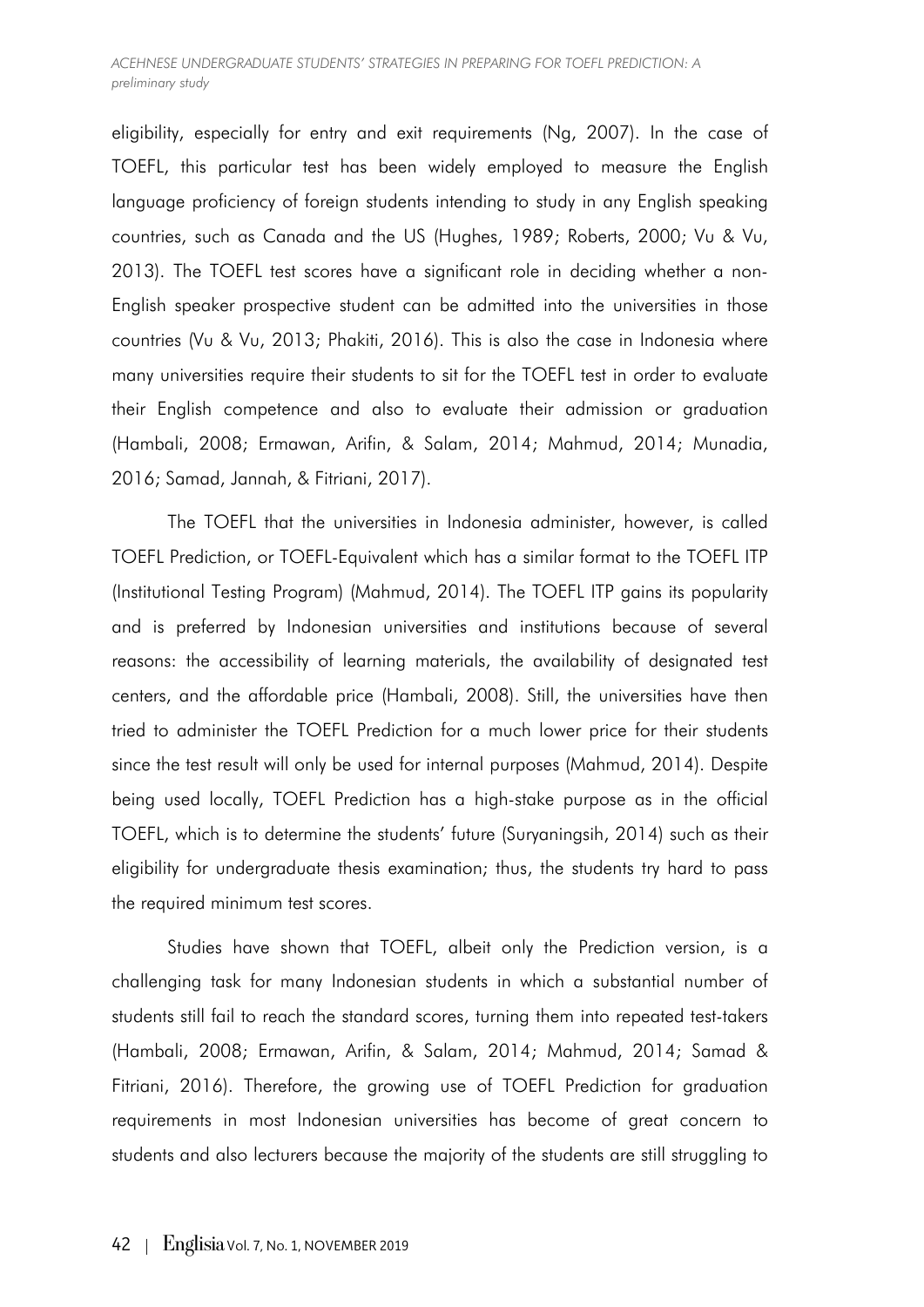achieve the minimum threshold (Munadia, 2016; Samad & Fitriani, 2016). In order to obtain the minimum cut scores of such an English proficiency test, Liu (2014) asserts that students generally apply test-taking strategies. These strategies may include test preparation courses within any educational institution (Liu, 2014; Ma & Cheng, 2015) or online course (Sudrajat & Astuti, 2018).

In the context of this study, the university under study which applies TOEFL Prediction policy was Universitas Muhammadiyah Aceh (Unmuha), a private university situated in Banda Aceh, the capital of Aceh Province, Indonesia. Unmuha has regulated its undergraduate students to sit for the TOEFL Prediction as one of the requirements for thesis defense under the Decree of the Rector of Universitas Muhammadiyah Aceh No. 065/2013 and under No. 105/UM.M/KEP/2016 for the minimum cut scores of TOEFL Prediction of 410 for non-English majors and of 450 for English major. The regulations for such a policy, as Ermawan, Arifin, and Salam (2014) have highlighted, may lead the students to have diverse responses; and therefore, the students' views on the test will likely affect the way they handle the test, including their motivation, their preparation, and their performance in the test (Stricker & Attali, 2010). It is therefore important to note that the students' preparation for the TOEFL Prediction test is an aspect that needs to be considered by the universities and their language centers administering the test as well as the lecturers who wish to accommodate the students' learning strategies and needs for the test in English language teaching.

Hence, in an attempt to fill the gap in the studies concerning the TOEFL test, this preliminary study sought to investigate the following question: "What are the strategies used by the students at Universitas Muhammadiyah Aceh in preparing for the TOEFL Prediction?" This study aimed to provide the insights into the test preparation carried out by the university students in an effort to further their testtaking performance.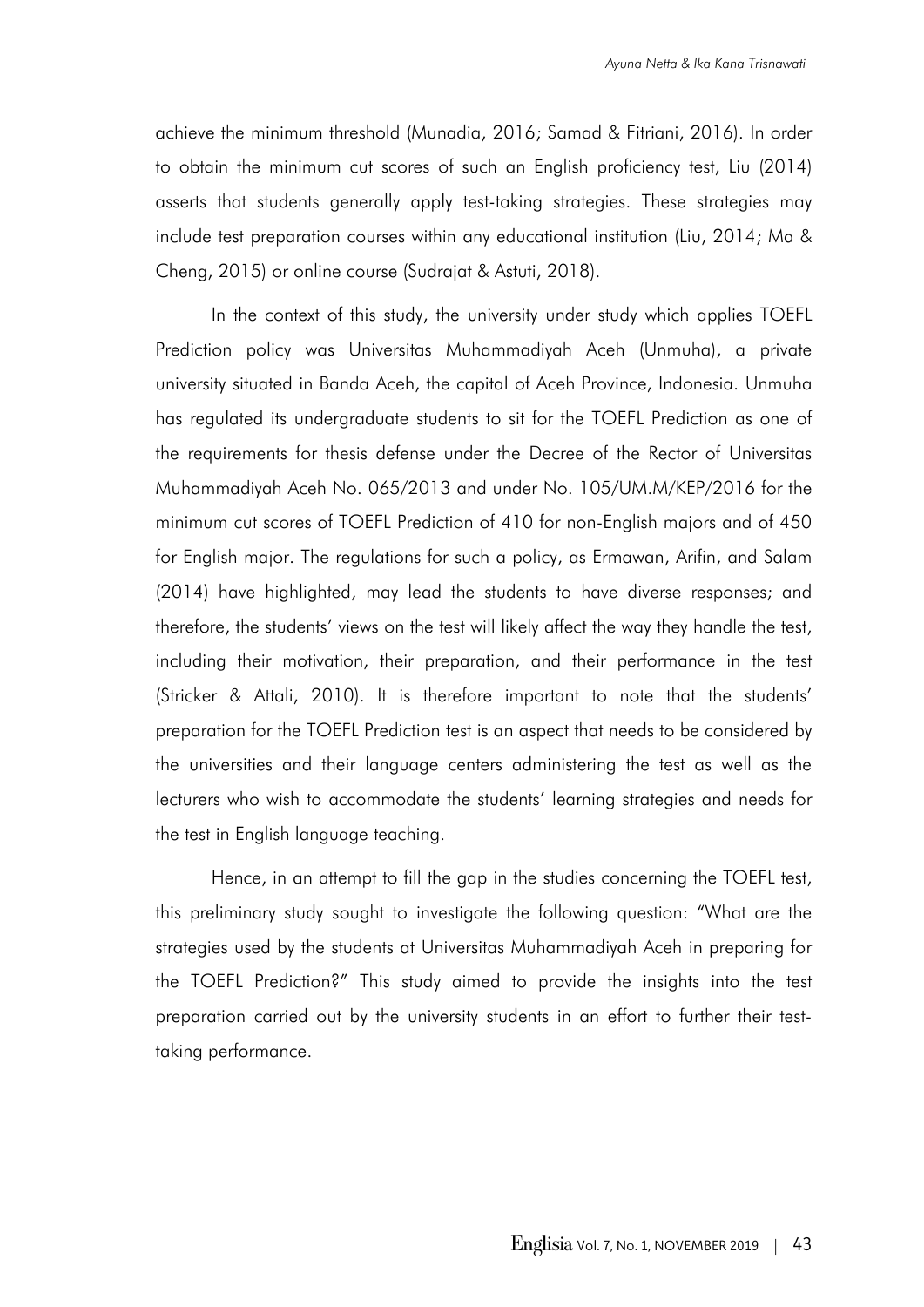*ACEHNESE UNDERGRADUATE STUDENTS' STRATEGIES IN PREPARING FOR TOEFL PREDICTION: A preliminary study*

### LITERATURE REVIEW

### Overview of Test

A test is defined as a way to measure an individual's capability, knowledge or performance in a particular field (Brown, 2004). In general, the word "test" in today's educational settings refers to examination, a literal meaning derived from its original Latin word "testum", which means a bowl usually used to analyze things ("Test", 2017). When a test is used to assess learners' ability or performance, it will yield some information, or scores, that will let test-makers understand the learners' competence (Zucker, 2003; Brown, 2004). Thus, a test needs to be well-designed in order for the test to adequately depict the capability of a test-taker.

Ideally, however, a test should be constructed under several criteria: practicality, validity, reliability, authenticity, and washback (Zucker, 2003; Brown, 2004). A test is said to be practical if it provides affordable price, easy administration, proper test time, and easy scoring; a valid test means that the test is able to measure what it is intended to measure; a test is reliable when it shows the same results across different test times; an authentic test provides questions that are in context, relevant, and close to real life; and washback refers to the impact of the test (Zucker, 2003; Brown, 2004).

#### Overview of TOEFL

TOEFL is a standardized language test commonly known as a product of Educational Testing Service (ETS) which aims to measure non-English speakers' proficiency (Stricker & Attali, 2010). TOEFL is immensely popular in higher education as evidenced by over 10,000 universities from more than 150 countries which use the TOEFL scores in the selection process of the admission of their prospective students (ETS, 2019a).

TOEFL was first initiated in 1963 by the National Council on the Testing of English as a Foreign Language, a council founded by above 30 public and private organizations (Wainer & Lukhele, 1997; Stricker & Attali, 2010). TOEFL was later taken over by ETS together with the College Board in 1965, and further joined by the Graduate Record Examinatios in 1973 (Wainer & Lukhele, 1997; Stricker &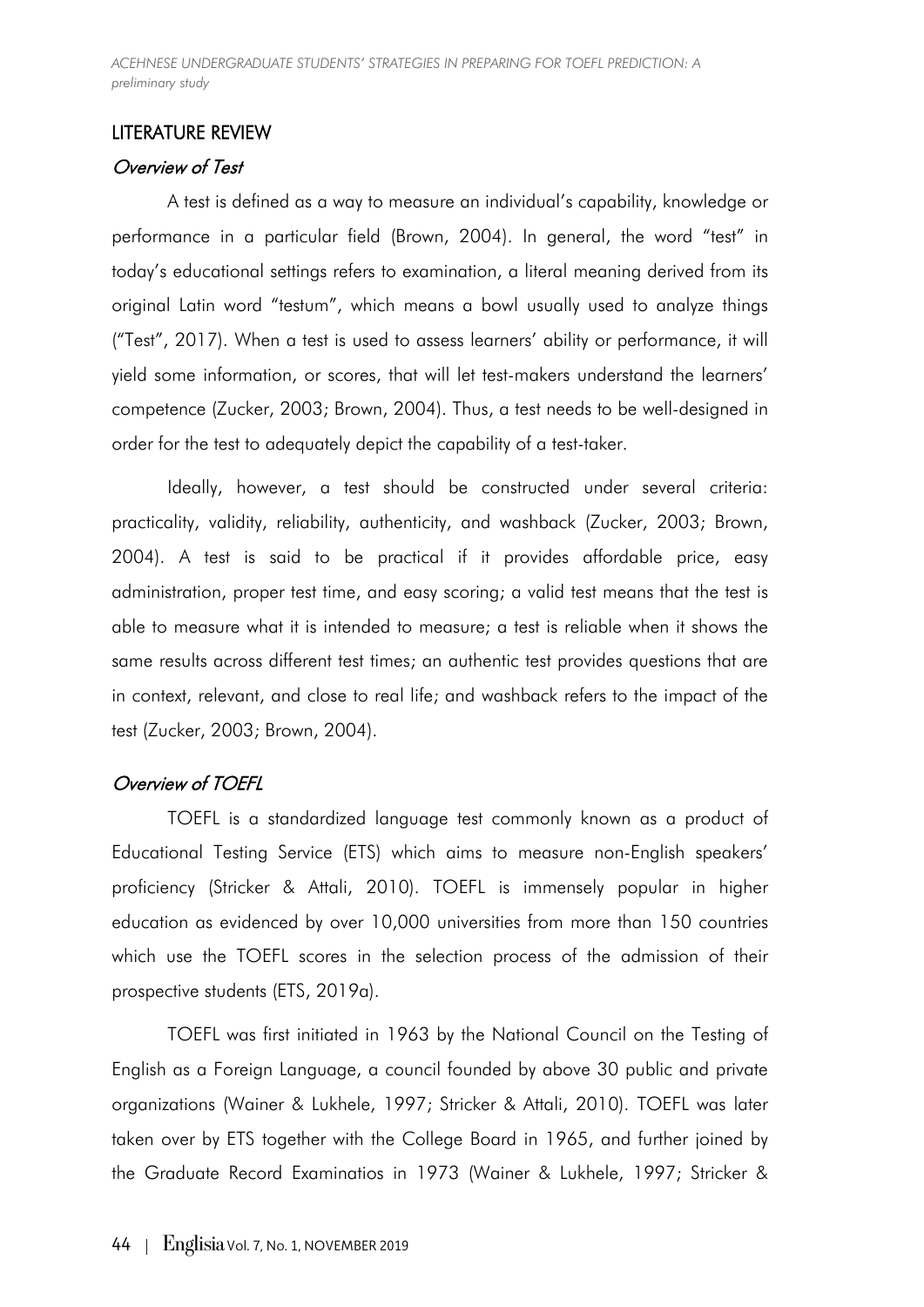Attali, 2010). In 1975, ETS then became the sole administrator of TOEFL under the direction of the TOEFL Board (Spolsky, 1995 as cited in Roberts, 2000; Stricker & Attali, 2010). Since its initial creation, TOEFL has undergone several formats, from the first 1963 format to paper-based testing (PBT) in 1995 to computer-based testing (CBT) in 1998 to the internet-based testing (iBT) in 2005 (Roberts, 2000; Stricker & Attali, 2010; Vu & Vu, 2013). In addition to these, ETS also designs TOEFL ITP taking the format of its PBT predecessor, intending to be used for placement or evaluation in local/institutional settings only (ETS, 2019b).

The TOEFL Prediction referred to in this study follows the format of TOEFL ITP, comprising three sub-batteries: Listening Comprehension, Structure and Written Expression, and Reading Comprehension. Following TOEFL ITP, the questions in TOEFL Prediction are designed in a multiple-choice format consisting of 50 items in the listening section, 40 items in the structure section, and 50 items in the reading section. The test is administered for about 115 minutes and is scored between 310 and 677 (ETS, 2019c).

#### TOEFL Test Preparation Studies

Messick (1982) conceptualizes test preparation as "any intervention procedure specifically undertaken to improve test scores, whether by improving the skills measured by the test or by improving the skills for taking the test, or both" (as cited in Liu, 2014, p. 1). By this definition, it can be said that when a test-taker hopes to improve his/her test scores, he/she can carry on any type of activity prior to the test in order to be fully prepared. To this end, the strategies included in test preparation may generally be focused on (1) test-taking orientation, involving familiarity with test format and procedure; (2) coaching, involving intensive course; and (3) training, aiming for enhancing cognitive skills (Anastasi, 1981, as cited in Liu, 2014, p. 1).

Test preparation strategies have been researched in several cases. Roberts (2000) investigated the way 14 Korean learners of English prepared for the official TOEFL. His study revealed that the learners tried to improve their TOEFL scores by learning on their own by using several TOEFL preparation books or manuals (e.g.,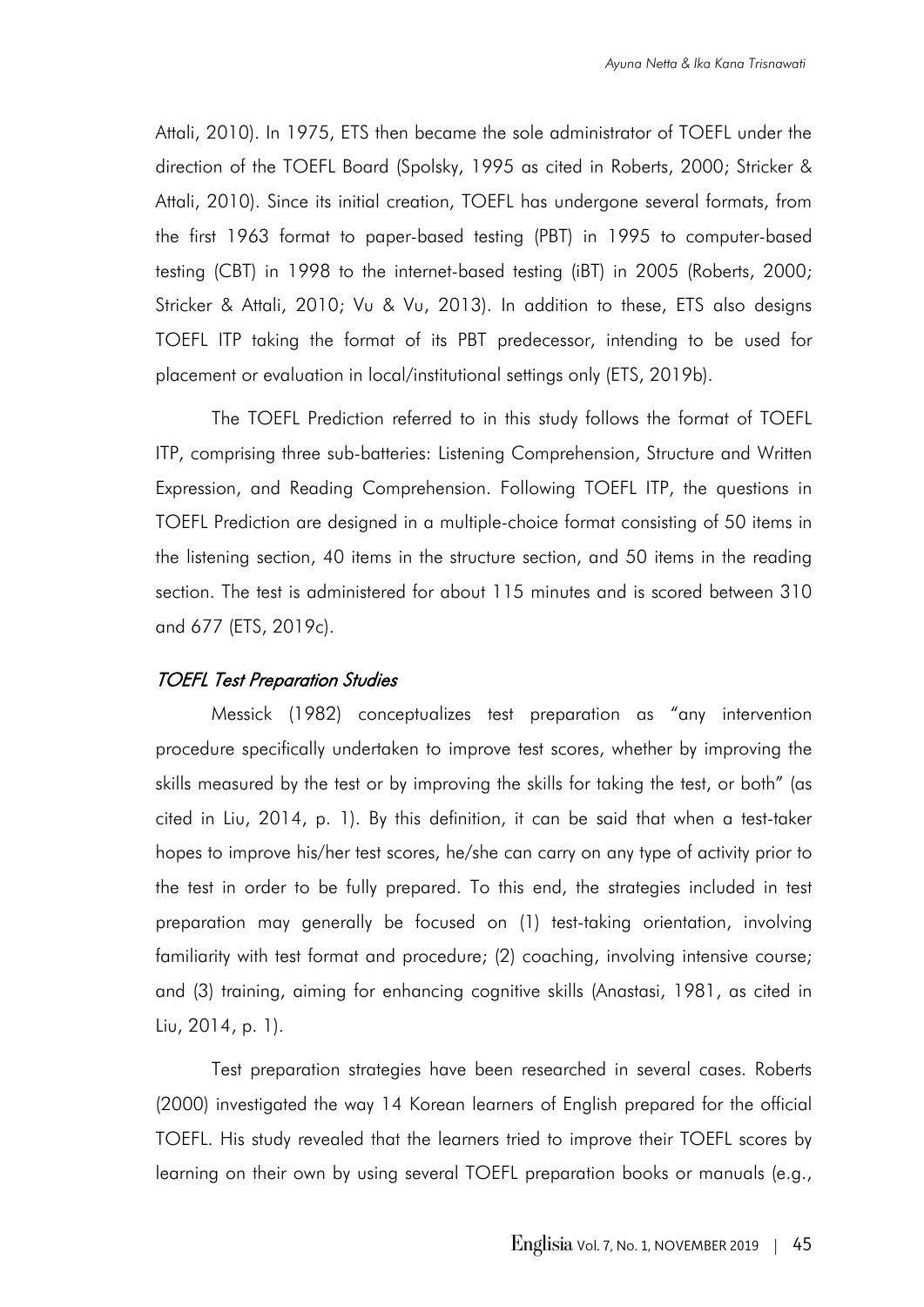Barron's How to Prepare for the TOEFL, Cambridge Preparation for the TOEFL Test) that are available in book stores. These manuals are intended to provide the learners with questions typical of TOEFL and to let them practice the model tests (Roberts, 2000). A study by Liu (2014) surveyed the strategies of 14,593 Chinese test-takers who had taken the TOEFL iBT. Her findings concluded that two most used strategies in preparing for the test included listening to English programs and watching English movies.

In addition to self-study, test preparation may also include training at TOEFL preparation courses. Masfufah (2018) examined 11 students taking a TOEFL preparation class at an Indonesian private college. Most of her respondents admitted that the preparation class helped them learn English for the test better. In addition, Ma and Cheng (2015) studied a number of Chinese students who joined a preparation course before sitting for TOEFL iBT. The students viewed that preparation course provide efficiency in learning for the test because they could get familiar with the test format quickly and obtain the satisfactory scores. An online TOEFL course is another way to prepare for the test as shown in the study by Sudrajat and Astuti (2008) who garnered data from 505 students taking an online preparation course. Most respondents stated that they gained sufficient motivation and confidence in learning English grammar needed for the TOEFL test.

## **METHOD**

This is a preliminary study designed to identify the strategies of the university students when preparing for the TOEFL Prediction. The study used a descriptive quantitative approach, employing a questionnaire survey to collect the data. The questionnaire was adapted from Hsieh (2017), who investigated the students' strategies on TOEIC, and consisted of questions about the demography, TOEFL testtaking experiences (e.g., number of time taking the test) and TOEFL preparation strategies of the students. The sample for the study was selected by using purposive sampling technique under the following criteria: 1) senior year students of Universitas Muhammadiyah Aceh, 2) wanting to sit for TOEFL Prediction test, and/or 3) having taken TOEFL Prediction test.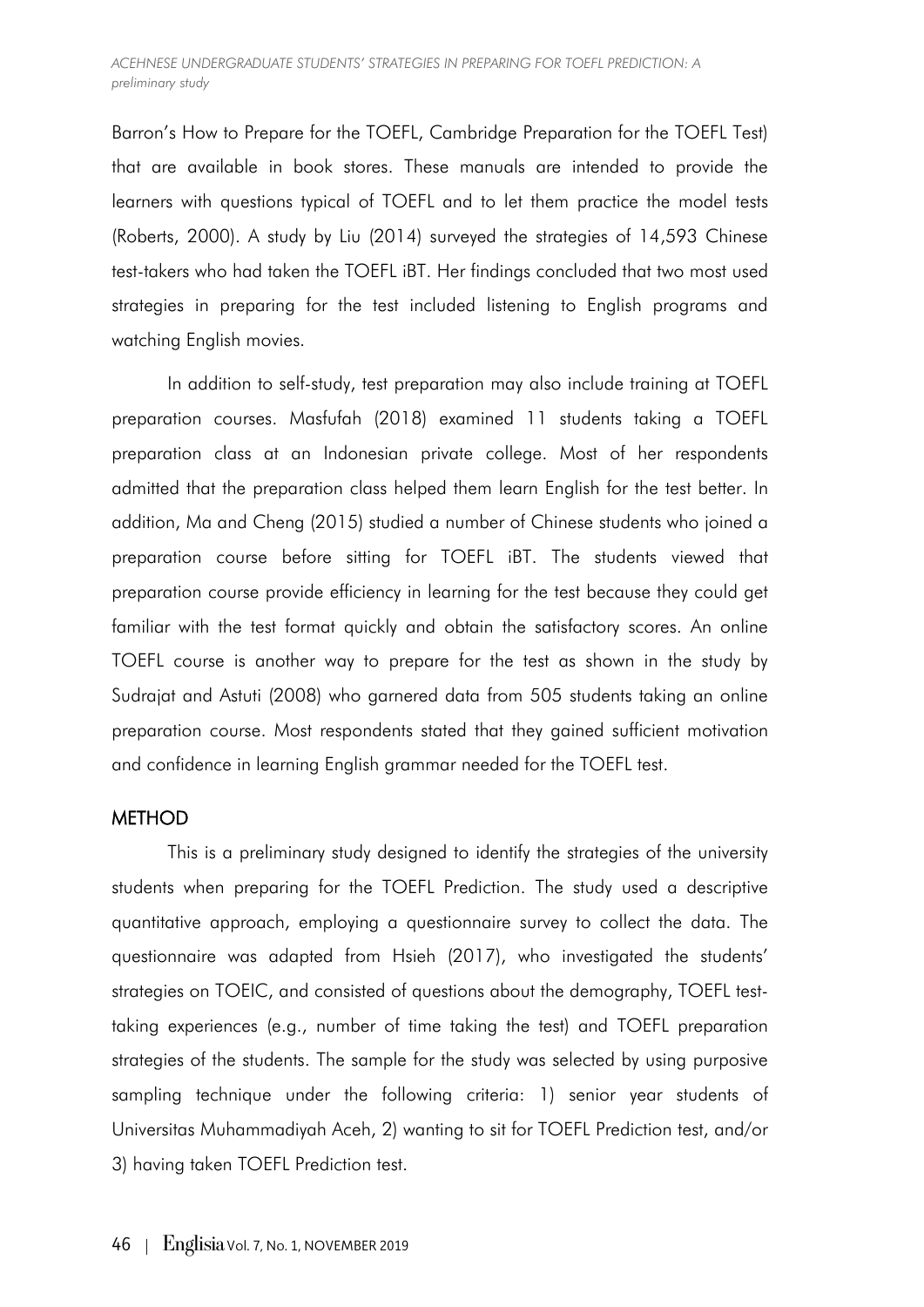The study took place at the Language Center of Universitas Muhammadiyah Aceh, a private university in Banda Aceh, Aceh Province, Indonesia. The enumerator disseminated the questionnaires to the students who visited the center from April 15 – 20, 2019. The enumerator first asked for the students' consent prior to their responding to the questionnaire, and eventually gathered a total of 15 respondents who were willing to participate in the study. Participation in this study was voluntary and anonymous. The collected responses were then taken for analysis which included the frequency counts and the percentage.

#### FINDINGS & DISCUSSION

The following Table 1 shows the demographic background of the respondents in the study. As seen here, the number of male and female students are almost equal although males outnumber females a bit (53.3%), with the average age of 22.9 years. Most students are from the Economy department (53.3%) and already beyond the senior year (2014 and 2015; 40% each).

## Table 1

| Variable      | Frequency      | %    |
|---------------|----------------|------|
| Gender        |                |      |
| Male          | 8              | 53.3 |
| Female        | $\overline{7}$ | 46.7 |
| Age           |                |      |
| 21            | $\overline{2}$ | 13.3 |
| 22            | 3              | 20   |
| 23            | 5              | 33.3 |
| 24            | 5              | 33.3 |
| Major         |                |      |
| Economy       | 8              | 53.3 |
| Law           | $\overline{2}$ | 13.3 |
| Public Health | $\overline{2}$ | 13.3 |
| Engineering   | 3              | 20   |
| Intake Year   |                |      |
| 2014          | 6              | 40   |

#### *Demography of the Respondents*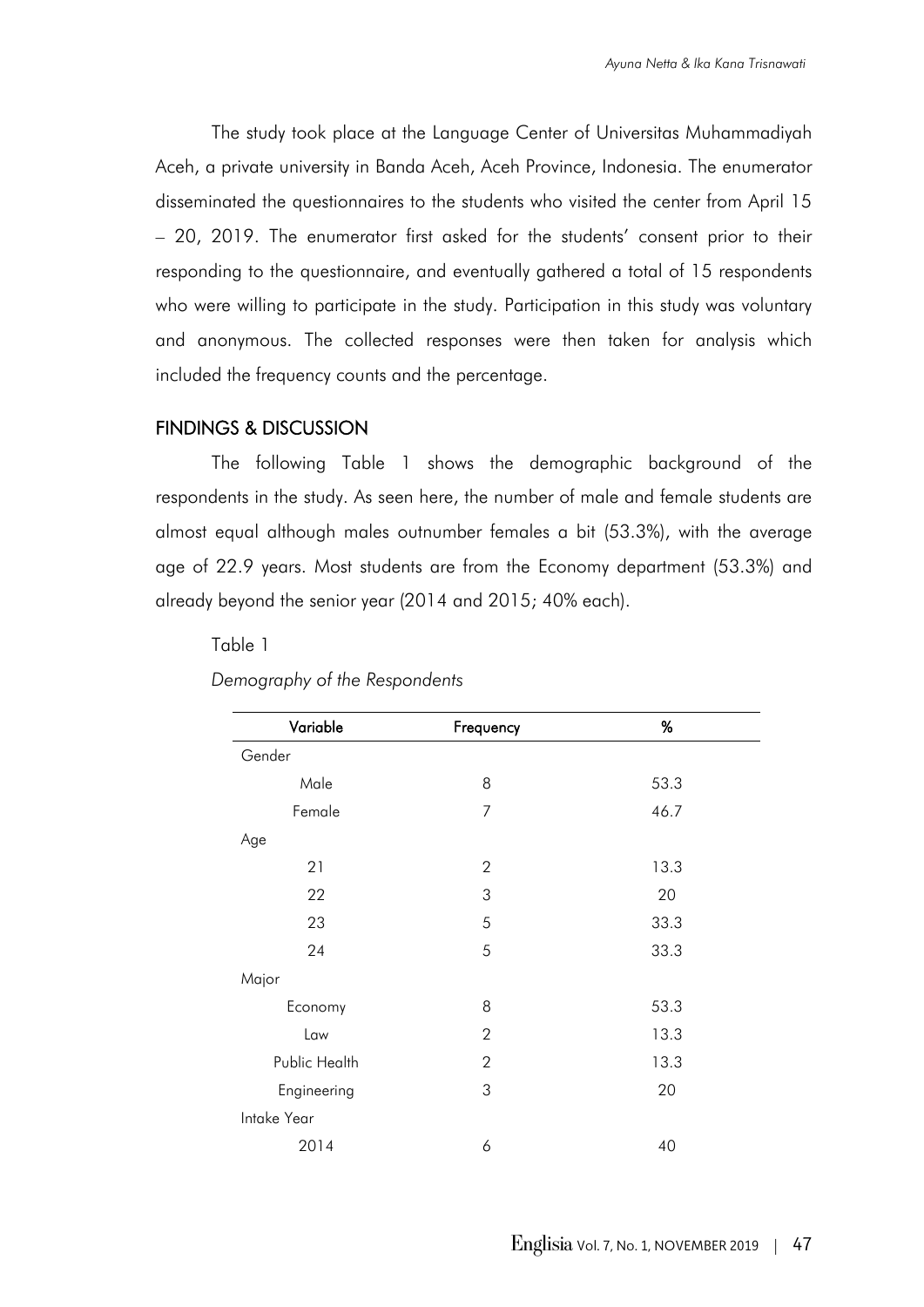*ACEHNESE UNDERGRADUATE STUDENTS' STRATEGIES IN PREPARING FOR TOEFL PREDICTION: A preliminary study*

| 2015 |   | 40 |
|------|---|----|
| 2016 | v | ັ  |
| 2017 | ں | 20 |

In terms of the experiences in sitting for the test, the majority of the students had taken TOEFL Prediction (66.7%), with most of the students had only taking the test once. These results are shown in Table 2 below.

### Table 2

*TOEFL Test-Taking Experiences of the Respondents*

| Variable                     | Frequency | %    |
|------------------------------|-----------|------|
| Experience in Taking TOEFL   |           |      |
| Yes                          | 10        | 66.7 |
| No                           | 5         | 33.3 |
| Number of Times Taking TOEFL |           |      |
|                              | 7         | 46.7 |
| 2                            | 6         | 40   |
| 3                            | 2         | 13.3 |

The following Table 3 describes the responses of the students when asked about the preparation strategies used for the TOEFL Prediction.

#### Table 3.

*TOEFL Preparation Strategies of the Respondents*

| Strategy                                                                                                 | Frequency | %             |
|----------------------------------------------------------------------------------------------------------|-----------|---------------|
| Taking English courses at the university                                                                 | З         | 15            |
| Taking English courses at the language schools outside university                                        |           | $\mathcal{L}$ |
| Taking TOEFL-prep courses at the cram school                                                             |           | 15            |
| Taking TOEFL practice tests (from TOEFL books)                                                           |           | $\Delta$      |
| Self-study (e.g., read English books/newspapers, listen to English songs,<br>watch English movies, etc.) | 12        | 60            |

As seen in above table, test preparation strategies vary among the respondents; however, the frequently used general strategy was self-study (60%),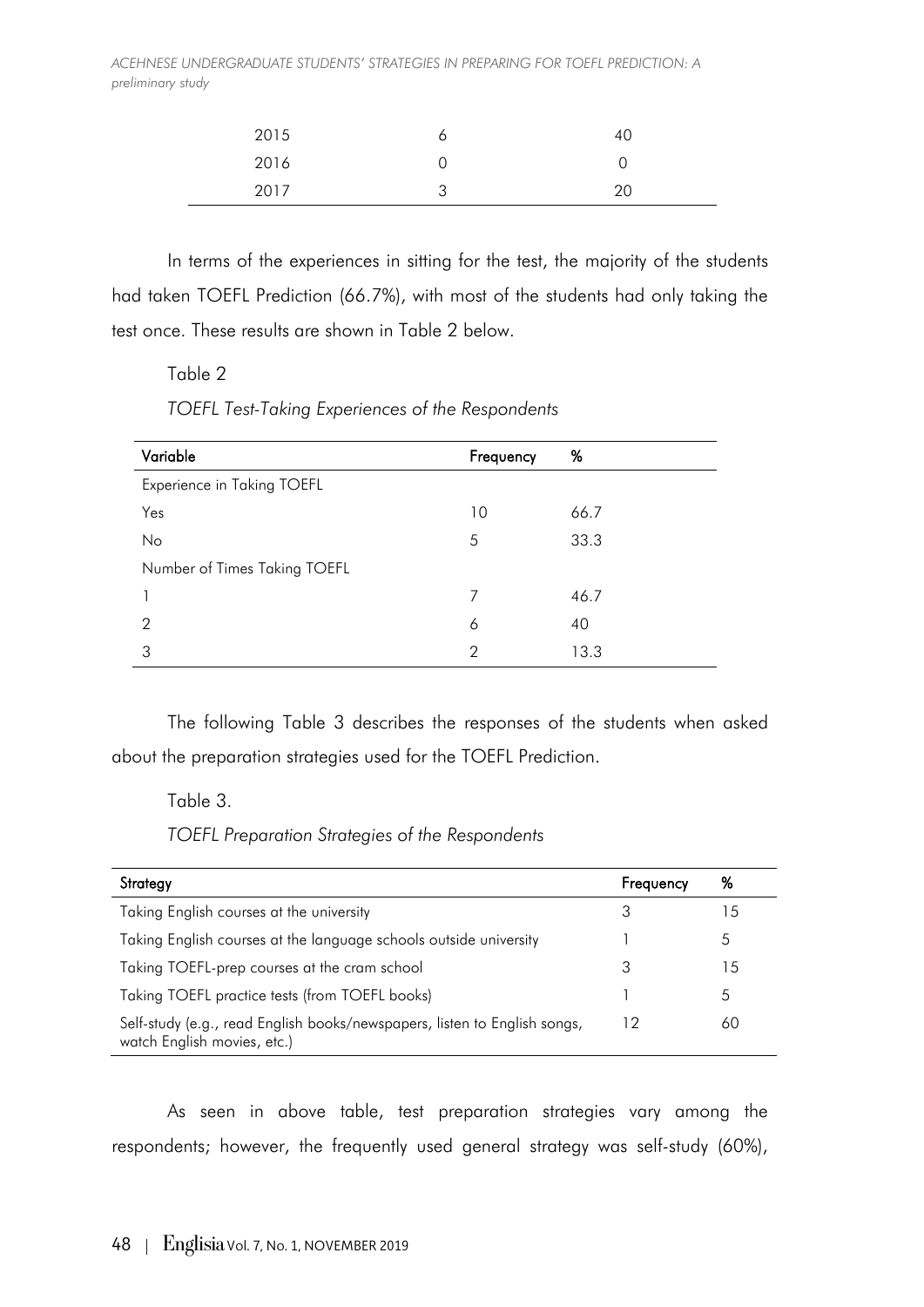involving a variety of English materials (e.g. listening to English songs and watching English movies) to help them in preparing for the TOEFL test.

In this case, findings similar to these were also indicated in a study by Roberts (2000) who found that most of the Korean students studied TOEFL on their own and at private courses. Some students also practiced TOEFL from TOEFL preparation books (or manuals); some used those written in Korean while others in English. In addition, some also mentioned that they used authentic materials in English to prepare for TOEFL. Regarding TOEFL preparation books, the students remarked that the books helped them to further the skills needed in the TOEFL test, to enhance the strategies in the TOEFL test-taking, and to measure the level of TOEFL readiness. In this current study, however, only one student indicated that he/she learned from TOEFL books to prepare for the test. The majority of the students here admitted to studying general English on their own with English-related materials. These same strategies were also highlighted in the research of Ermawan, Arifin, and Salam (2014) that included taking TOEFL preparation training, practicing with TOEFL books, watching English movies, and listening to English songs.

The findings in this present study were also corroborated by another study by Liu (2014) which surveyed 14,593 Chinese test-takers who had taken the TOEFL iBT. Her study revealed that three most used general strategies included listening to English programs (25%), watching English movies (24%), and reading English books (18%).

In this study, the students at Unmuha seemed to prepare for the TOEFL Prediction by choosing their own way of learning, which may involve reading books and listening to English-related materials. They would rather self-study, for various reasons that are unable to assume here, than study at TOEFL preparation courses available in and outside campus.

Despite the aforementioned supported evidence for common TOEFL test preparation strategies, this study still faced some limitations. One limitation revolves around the number of participants involved; it is clear that this initial study needs larger data in order to have a grasp on general strategies in preparing for the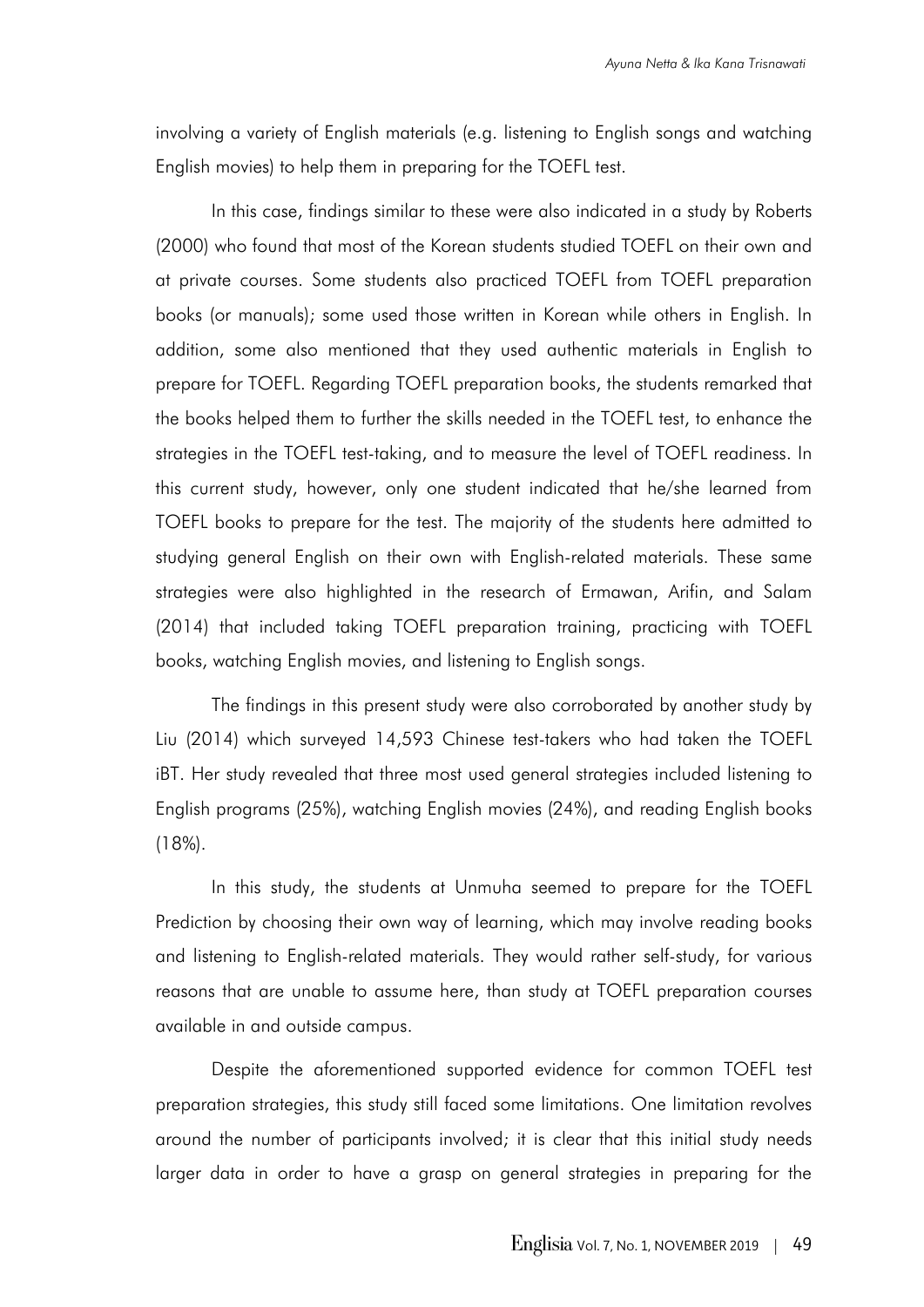TOEFL test. Another limitation is related to lack of information on the factors affecting the participants in choosing the said strategies. It is impossible to draw conclusions on why they study on their own or why the take a TOEFL preparation course, for example.

However, regardless of these limitations, this study still offers useful insights into the university students' efforts in improving their TOEFL test performance. In addition, the implications of the study include future studies to focus more on the factors affecting the test-takers in using specific or general strategies and English language teaching and learning to provide more understanding on English language proficiency testing.

## **CONCLUSION**

Test preparation strategies are the ways to enhance test-takers' performance which may involve a number of different materials. In this study, the majority of the students at Universitas Muhammadiyah Aceh chose to improve their test scores by studying on their own or in other words, self-study, rather than joining a general English course or a TOEFL preparation course. The students' self-study included reading books, listening to songs, and watching movies all in English. The findings of this study, however, cannot further confirm the underlying reasons as to why the students preferred to self-study. Therefore, it is suggested that further research focus on the reasons or factors influencing the choice of test-takers' preparation and also the success or failure of test-takers' performance.

## Acknowledgement

This study was successfully conducted under the research grant No. O83/L13/AKA/LT/2019 of the Ministry of Higher Education, Research and Technology of the Republic of Indonesia.

## **REFERENCES**

Brown, H. D. (2004). *Language assessment: Principles and classroom practices*. New York, NY: Pearson Education.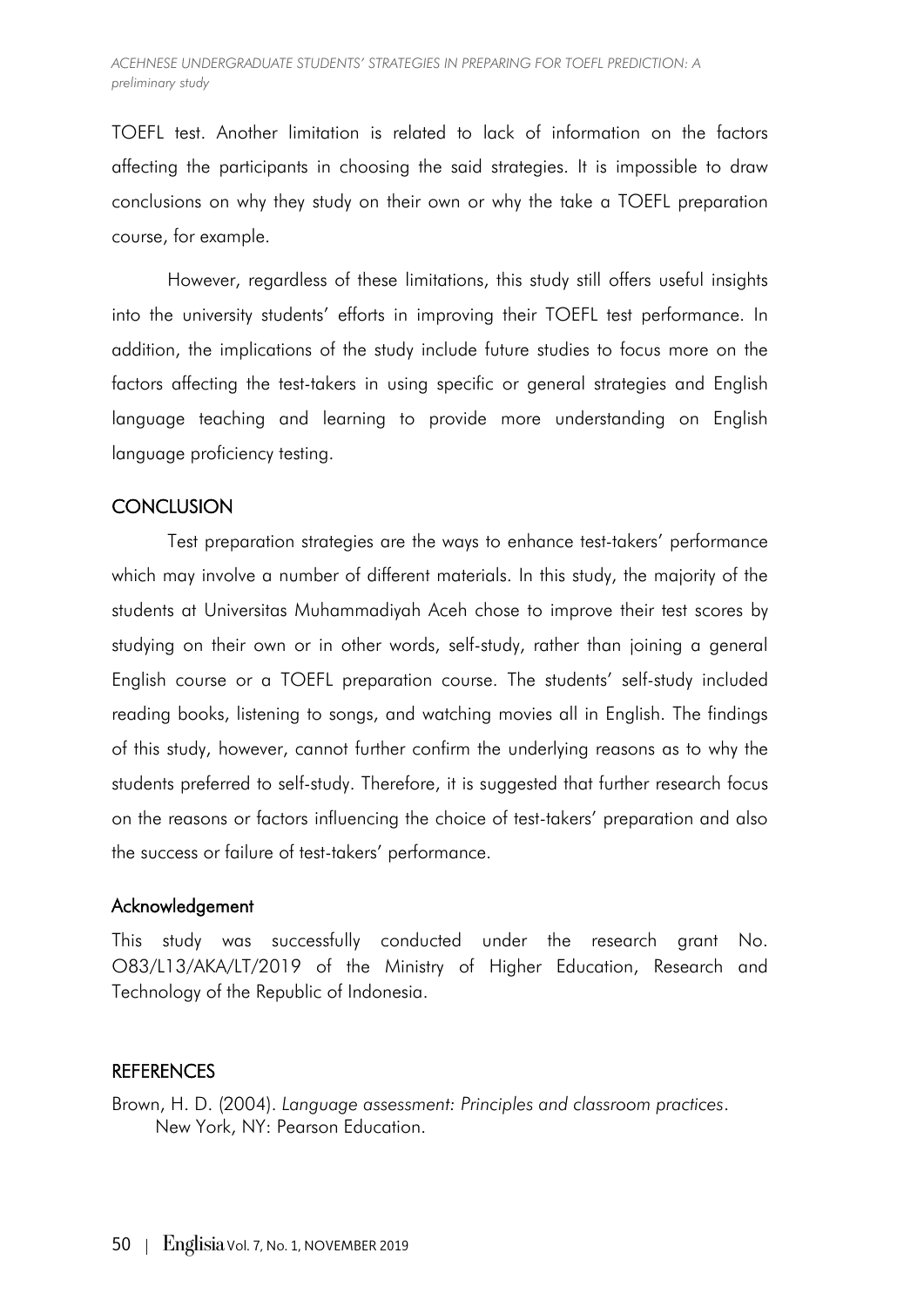- Crystal, D. (2003). *English as a global language*. New York, NY: Cambridge University Press.
- Educational Testing Service (ETS). (2019a). *The TOEFL test*. Retrieved from http://www.ets.org/toefl
- Educational Testing Service (ETS). (2019b). *TOEFL ITP® assessment series.* Retrieved from http://www.ets.org/toefl\_itp
- Educational Testing Service (ETS). (2019c). *Test Content.* Retrieved from http://www.ets.org/toefl\_itp/content
- Ermawan, E., Arifin, Z., & Salam, U. (2014). An analysis on graduates' perceptions towards test of English as a foreign language (TOEFL). *Jurnal Pendidikan dan Pembelajaran*, *3*(10).
- Hambali, M. (2008). Shortcut strategies in analyzing sentence structures in TOEFL. *Lingua: Jurnal Bahasa dan Sastra, 9*(2), 82-88.
- Hsieh, C. N. (2017). *The case of Taiwan: Perceptions of college students about the use of the TOEIC tests a condition of graduation* (Research Report No. RR-17- 45). Princeton, NJ: Educational Testing Service.
- Liu, O. L. (2014). *Investigating the relationship between test preparation and TOEFL iBT® performance* (Research Report ETS RR-14-15). Princeton, NJ: Educational Testing Service.
- Ma, J. & Cheng, L. (2015). Chinese students' perceptions of the value of test preparation courses for the TOEFL iBT: Merit, worth, and significance. *TESL Canada Journal/Revue TESL du Canada, 33*(1), 58-79.
- Mahmud, M. (2014). The EFL students' problems in answering the Test of English as a Foreign Language (TOEFL): A study in Indonesian context. *Theory and Practice in Language Studies, 4*(12), 2581-2587.
- Masfufah, S. (2018). Indonesian college students' perceptions of TOEFL preparation class. *EduLite: Journal of English Education, Literature, and Culture*, *3*(1), 66- 78.
- Munadia. (2016). *An Analysis of EFL Students' Difficulty in the TOEFL Structure and Written Expression Section.* (Unpublished bachelor's thesis). Banda Aceh, Indonesia: UIN Ar-Raniry.
- Ng, J. N. K. (2007). *Test of English as a Foreign Language (TOEFL): Good indicator for student success at community colleges?* (Doctoral dissertation). Oregon State University, Oregon, United States.
- Roberts, M. (2000). *An examination of the way a group of Korean language learners prepare for the Test of English as a Foreign Language (TOEFL).* (Master's thesis). University of Toronto, Toronto, Canada.
- Samad, I. A. & Fitriani, S. S. (2016). English Proficiency: A challenge and an opportunity in facing ASEAN Economic Community. *Proceedings of the 6th Annual International Conference,* Syiah Kuala University Press, 339-344.